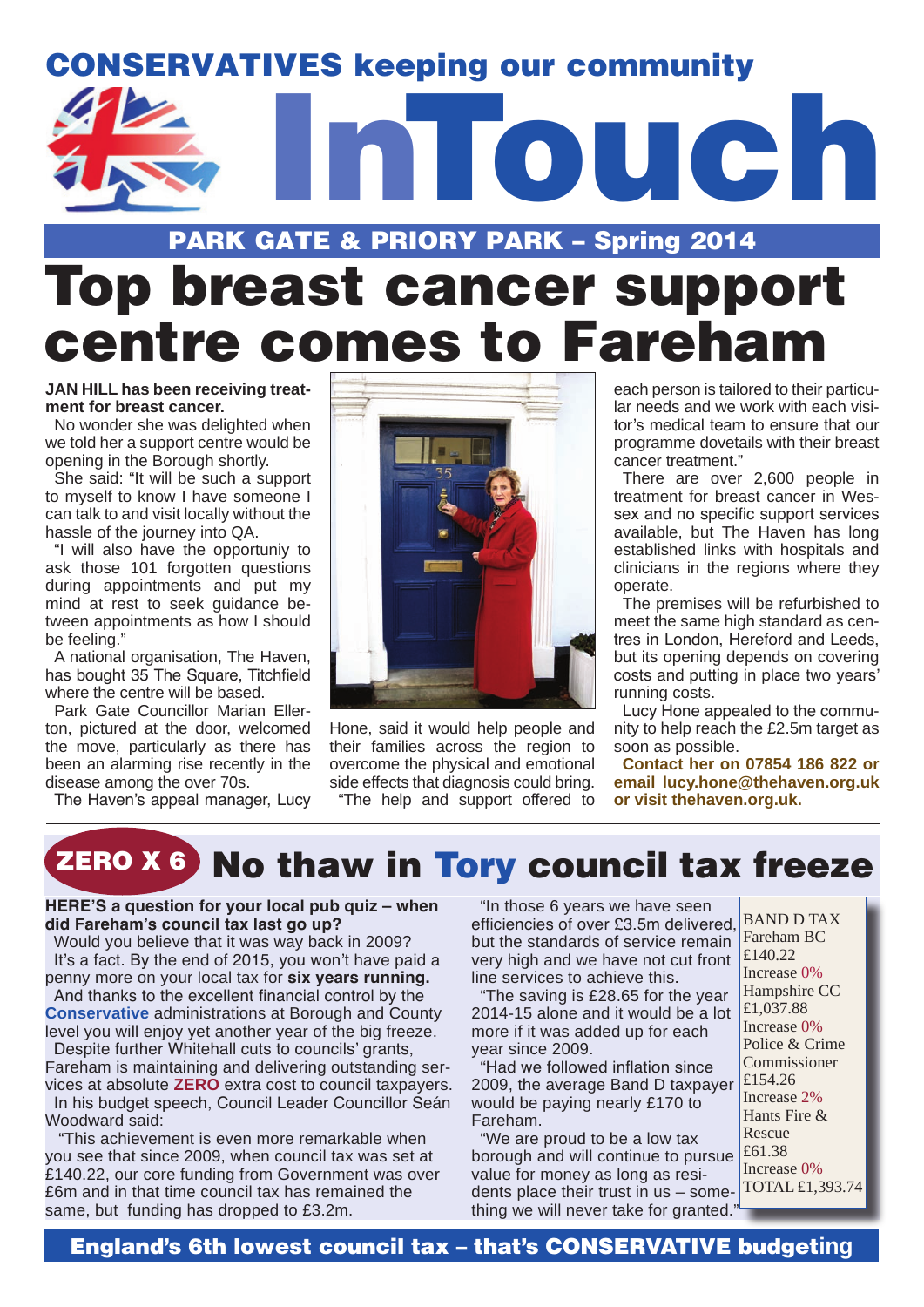### **Swimming pool at last**

Work on the long awaited Western Wards swimming pool should start within the next 18 months.

It will be built at either at Coldeast or Locks Heath Shopping Village on Council-owned land.

A decision on funding will be taken in April.

Councillor Brian Bayford stated: "At last we have a practical and achievable solution to this long awaited aim."

### **Waitrose**

As users of the Locks Heath Shopping Centre will be aware, the Co-op closed on February 15 and Waitrose will be opening later in March. We understand that Waitrose is recruiting new employees, as well as retaining many of the staff formerly

### employed by the Co-op, which is very good news for the local area.

#### **War memorials clean-up**

As part of the World War 1 Centenary and D-Day 70th Anniversary commemorations, £20,000 has been allocated from the Council's reserves to clean, maintain and upgrade war memorials throughout the Borough.

The WI planted a host of golden daffodils 3 years ago on the verge in Swanwick Lane, opposite the Elm Tree pub.

One of those to benefit will be at Sarisbury, near St Paul's Church. It is is hoped to finish the work by August 2014 to coincide with the outbreak of World War 1.

**PHOTO:** Ward Councillor Marian Ellerton (fourth from left), Janet Colley, Sarah Eshraghi, Lynda Foreman, Margaret Frost, Jenny McInerney, Jill Spencer, Julia Wilkinson and Jenny Wood.

#### **Mayor's charities**

Councillor Susan Bayford has been raising money for three charities during her term as Mayor of Fareham, which ends on May 29.

They are the Royal Navy and Royal Marines Charity, The Rainbow Centre for Adult Rehabilitation and Riding for the Disabled which is based at the Crofton Equestrian Centre.

Susan thanked public for their generosity.



### Rains expose site flooding flaw

**THERE'S no doubt spring is in the air and these members of Burridge and Park Gate WI are looking forward to seeing the fruits of their labours blossoming.**

They made such a picture that Fareham Council asked them to do a repeat, this time by planting crocuses.

He said the project would enable the public to gain a detailed understanding of challenges and costs associated with building, maintaining and living in a highly energy efficient home.

### Ladies of the WI spring into bulb planting mode



Whether you voted for us or not, your Conservative councillors promise the highest standards of service to every-WE SERVE YOU ALL one in the community. Contact us any time and we'll respond personally within 48 hours.

**RECENT non-stop rainfall has exposed a controversial development site to be prone to flooding.**

The amount of work to try to protect the site in Peters Road-Lockswood Road has led to complaints from residents.

Permission for Phase 2 of the development was granted after an inquiry by a Government inspector and Park Gate Conservative Councillor Brian Bayford said: "As a consequence of the heavy rain it is apparent that this site is prone to flooding.

"The Council recently required that Phase 1 has a balancing pool of sufficient size to drain water from the west of the site where the 49 homes, backing onto Chichester Close, are sited.

"Although Phase 2 has only just received permission, work is already in hand for a second larger balancing pool on the Lockswood side of the site and current work relates to this activity. Residents in Priory Park will have been aware of the flooding across Lockswood Road."

## Jawohl! Homes are 'Vorsprung durch Technik'



**WE'RE ACCUSTOMED to seeing it in Audi adverts, but 6 new homes destined for Coldeast Close are equally 'Vorsprung durch Technik'.**

PassivHaus (illustrated above) is a design developed in Germany featuring the highest environmental construction and efficiency.

Fareham Council, backed by the Homes and Com-

munities Agency, has obtained the land for the twobedroom houses which will initially be used to experiment.

Conservative Councillor Brian Bayford, Executive Member for Health and Housing, said: "The purpose is to construct homes where a comfortable internal temperature can be maintained with a minimal need for energy for heating or cooling.

"On completion, the homes can be assessed for their effectiveness and cost and used as a guide for the development of homes on the Welborne development."

Also at Coldeast, the Council plans to build 40 have two bedrooms. The project, shown in the artmuch-needed sheltered homes, a third of which will

ist's sketch above, should start in 2015.

**Marian Ellerton** 230 Botley Road Burridge SO31 1BL Tel: 01489 570774 email: mellerton@fareham. gov.uk

**Seán Woodward** 8 Persian Drive Whiteley PO15 7BJ Tel: 01489 881030 email: sean.woodward@hants gov.uk



### **COUNTY COUNCILLOR Fareham Sarisbury**

**BOROUGH COUNCILLORS**



**Brian Bayford** 6 Abshot Manor Little Abshot Lane Titchfield Common PO14 4LN Tel: 01489 577772 email: bbayford@fareham.gov.uk

**FAREHAM Mayor Councillor Susan Bayford and her Consort, Councillor Brian Bayford, joined the Friends of Fareham Community Hospital for a coffee morning.**

They are pictured with volunteers, including chairman Jill Sadler, outside the hospital.

Brian Bayford, League of Friends patron, said they were pleased to chat to the hard-working volunteers, many helping to man the blood test booking service.

### Mayor praises community hospital friends





**IT WAS 'a real eye-opener' for County Councillor Seán Woodward when he took to the saddle - on a Yamaha XJR 1300.**

He toured the area to see what road conditions were like from a biker's point of view.

"Undoubtedly engineers need to bear in mind the approach a biker needs to take to hazards and the road width needed to negotiate them," he said after removing crash helmet and leathers.

### 'Biker' Seán's eye-opener